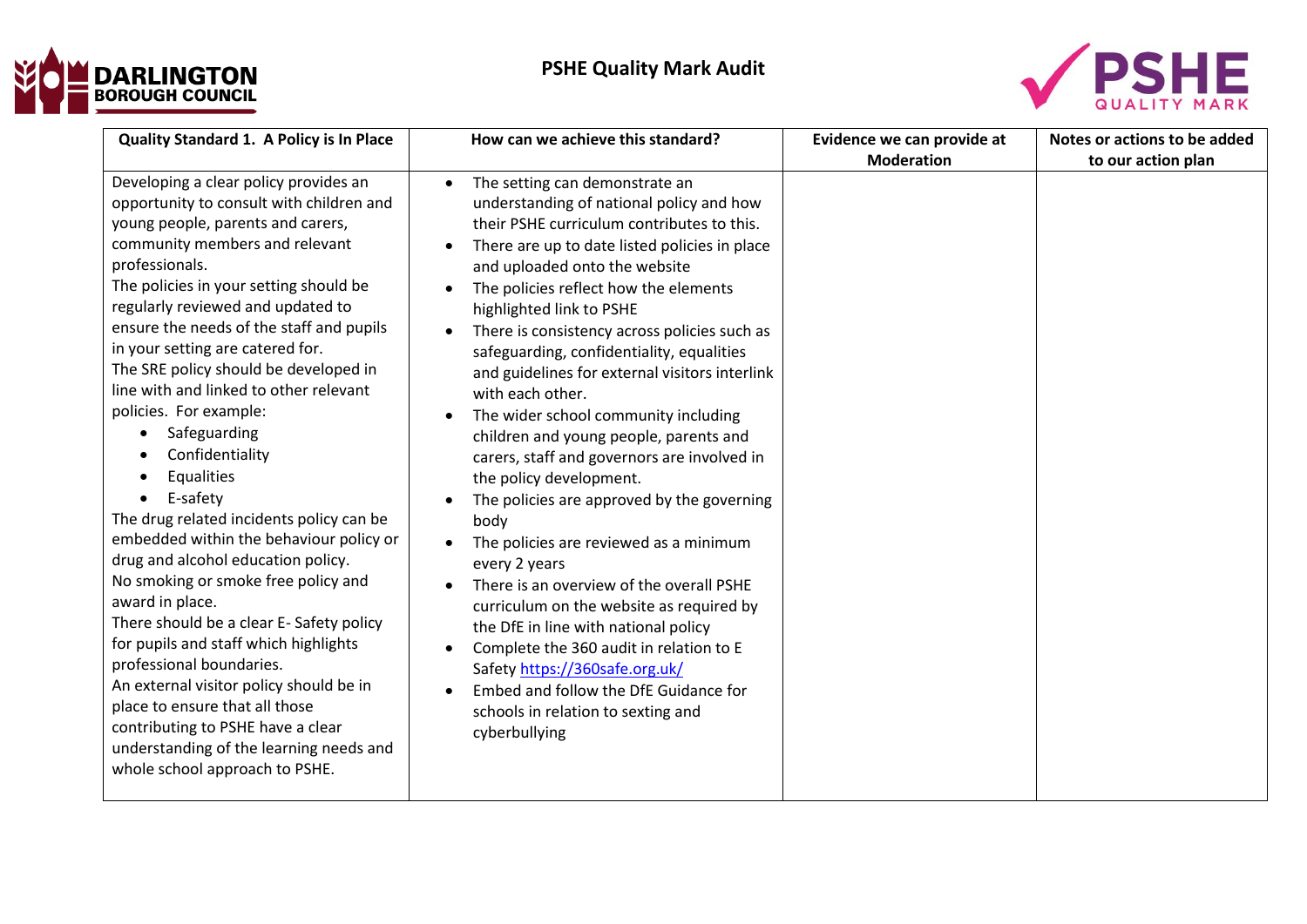



| Quality Standard 2. Leadership and                                                                                                                                                                                                                                                                                                                                                                                                                                                                                                                                                                                                                                                                                                                                                                                        | How can we achieve this standard?                                                                                                                                                                                                                                                                                                                                                                                                                                                                                                                                                                                                                                                                                                                                                                                                                                                                                                                                                                                                                                                                                                                                                                                                                               | Evidence we can provide at<br><b>Moderation</b> | Notes or actions to be added |
|---------------------------------------------------------------------------------------------------------------------------------------------------------------------------------------------------------------------------------------------------------------------------------------------------------------------------------------------------------------------------------------------------------------------------------------------------------------------------------------------------------------------------------------------------------------------------------------------------------------------------------------------------------------------------------------------------------------------------------------------------------------------------------------------------------------------------|-----------------------------------------------------------------------------------------------------------------------------------------------------------------------------------------------------------------------------------------------------------------------------------------------------------------------------------------------------------------------------------------------------------------------------------------------------------------------------------------------------------------------------------------------------------------------------------------------------------------------------------------------------------------------------------------------------------------------------------------------------------------------------------------------------------------------------------------------------------------------------------------------------------------------------------------------------------------------------------------------------------------------------------------------------------------------------------------------------------------------------------------------------------------------------------------------------------------------------------------------------------------|-------------------------------------------------|------------------------------|
| Management<br>Leadership is key. The importance of<br>good quality PSHE needs to be<br>recognised and promoted by the<br>leadership and a senior member of staff<br>designated as responsible.<br>There should be a 'body of expertise' in<br>PSHE to support delivery.<br>The SLT should be aware of the<br>importance of health and wellbeing and<br>the contribution this makes to<br>achievement and attainment and<br>therefore promote good practice in PSHE<br>delivery to support this.<br>SLT and the Governing Body should have<br>an awareness of the PSHE curriculum,<br>what is delivered, how and why.<br>Understanding how this supports the<br>role of safeguarding and the contribution<br>to SMSC development and embedding<br>fundamental British Values. This will<br>contribute to the PREVENT Duty. | There is a named senior member of staff<br>$\bullet$<br>with responsibility for PSHE in their job<br>description. They inspire confidence and<br>show whole hearted commitment<br>There is a named designated school<br>$\bullet$<br>governor for PSHE<br>Senior leaders explicitly state and<br>$\bullet$<br>demonstrate their support for high quality<br><b>PSHE</b><br>The contribution PSHE makes to children<br>and young people' health and well-being is<br>recognised, and PSHE contributes to the<br>wider duty of promoting well-being.<br>There is a working group to support the<br>PSHE lead and effective strategies to share<br>good practice<br>Sufficient time is given to the PSHE lead to<br>$\bullet$<br>plan, prepare and embed the curriculum,<br>monitor and ensure effective delivery<br>The PSHE curriculum follows the same<br>monitoring and evaluation process as<br>other subjects<br>The PSHE Lead reports feeling supported<br>$\bullet$<br>and having sufficient support for a quality<br>curriculum to be developed and delivered<br>PSHE is not a stand alone curriculum but<br>part of a whole setting approach to health<br>and wellbeing<br>Staff questionnaires are carried out<br>(available from the PSHE Association) |                                                 | to our action plan           |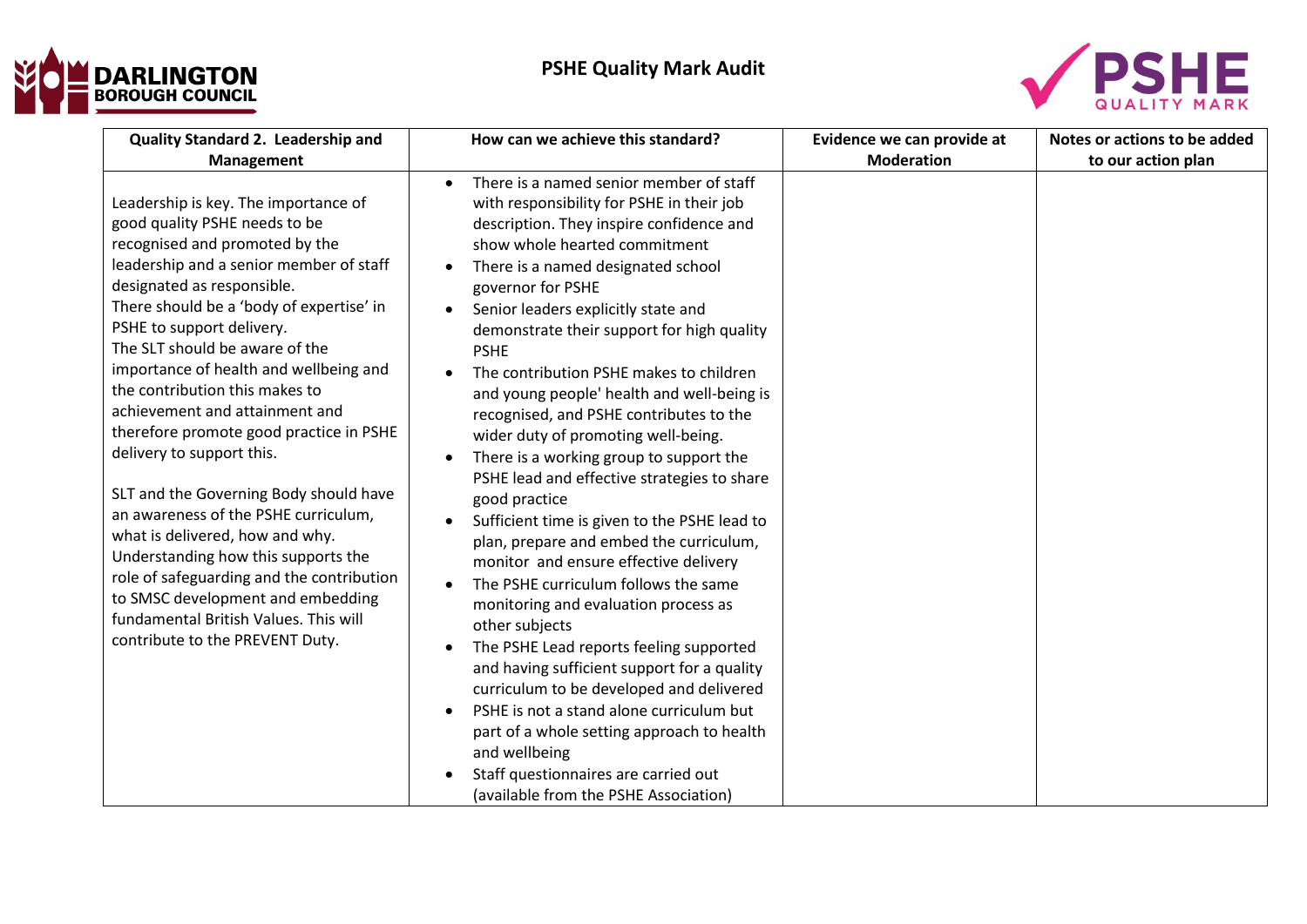



| <b>Quality Standard 3. Staff Professional</b>                                                                                                                                                                                                                                                                                                                                                                                                                                                                                                                                                                                              | How can we achieve this standard?                                                                                                                                                                                                                                                                                                                                                                                                                                                                                                                                                                                                                                                                                                                                                                                                                                                                                                                                                                                                                                                                                                                                                                | Evidence we can provide at<br><b>Moderation</b> | Notes or actions to be added |
|--------------------------------------------------------------------------------------------------------------------------------------------------------------------------------------------------------------------------------------------------------------------------------------------------------------------------------------------------------------------------------------------------------------------------------------------------------------------------------------------------------------------------------------------------------------------------------------------------------------------------------------------|--------------------------------------------------------------------------------------------------------------------------------------------------------------------------------------------------------------------------------------------------------------------------------------------------------------------------------------------------------------------------------------------------------------------------------------------------------------------------------------------------------------------------------------------------------------------------------------------------------------------------------------------------------------------------------------------------------------------------------------------------------------------------------------------------------------------------------------------------------------------------------------------------------------------------------------------------------------------------------------------------------------------------------------------------------------------------------------------------------------------------------------------------------------------------------------------------|-------------------------------------------------|------------------------------|
| Development<br>Effective providers of PSHE are<br>committed to delivering the subject and<br>are supported to do so through<br>appropriate, high quality professional<br>development. On-going CPD ensures<br>that staff have specialised subject<br>knowledge, the skills and confidence to<br>facilitate participative learning and to<br>manage personal boundaries.<br>It is important that training is accessed<br>regularly to remain u p to date and fulfil<br>the continuing demand for high quality<br>and relevant PSHE.<br>Networking and sharing good practice<br>with colleagues with similar<br>responsibility is important. | The continuing professional development<br>$\bullet$<br>of staff delivering PSHE is identified and a<br>plan is in place to meet these needs<br>All staff delivering PSHE are able to access<br>$\bullet$<br>appropriate and up to date CPD including<br>external courses and networks.<br>Settings commissioning or 'buying in' CPD<br>$\bullet$<br>are able to demonstrate that the provision<br>is high quality, up to date and appropriate.<br>New members of staff are provided with<br>$\bullet$<br>CPD related to PSHE as part of their<br><b>Induction Programme</b><br>Staff report they feel prepared and<br>confident / competent to deliver their<br>elements of the PSHE curriculum<br>A minimum of 1 person within the school<br>has completed the PSHE CPD National<br>Accreditation and has responsibility for<br><b>PSHE</b><br>PSHE leads report being confident to lead<br>on the topic and feeling supported by SLT<br>to do so<br>Staff briefings on PSHE are well attended<br>and received<br>Teachers demonstrate confidence and<br>specialist knowledge on their delivery of<br><b>PSHE</b><br>Teachers are confident to deal with<br>sensitive and controversial issues |                                                 | to our action plan           |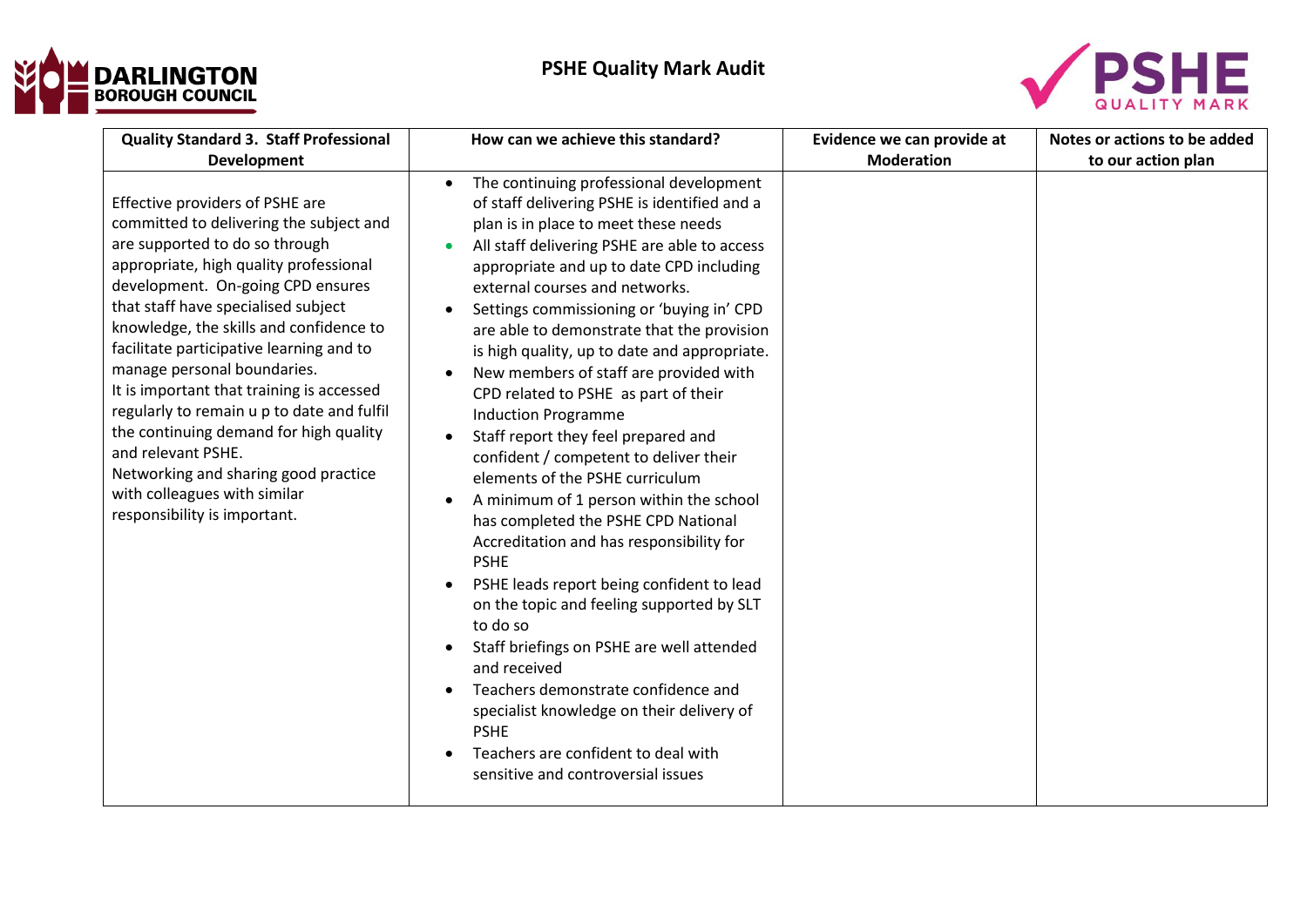



| <b>Quality Standard 4. A Developmental</b>                                                                                                                                                                                                                                                                                                                                                                                                                                                                                                                                                                                                                                                                                                                                                                                                                                                                                                                                                                                                            | How can we achieve this standard?                                                                                                                                                                                                                                                                                                                                                                                                                                                                                                                                                                                                                                                                                                                                                                                                                                                                                                                                                                                                                                                                                                                                                                      | Evidence we can provide at | Notes or actions to be added |
|-------------------------------------------------------------------------------------------------------------------------------------------------------------------------------------------------------------------------------------------------------------------------------------------------------------------------------------------------------------------------------------------------------------------------------------------------------------------------------------------------------------------------------------------------------------------------------------------------------------------------------------------------------------------------------------------------------------------------------------------------------------------------------------------------------------------------------------------------------------------------------------------------------------------------------------------------------------------------------------------------------------------------------------------------------|--------------------------------------------------------------------------------------------------------------------------------------------------------------------------------------------------------------------------------------------------------------------------------------------------------------------------------------------------------------------------------------------------------------------------------------------------------------------------------------------------------------------------------------------------------------------------------------------------------------------------------------------------------------------------------------------------------------------------------------------------------------------------------------------------------------------------------------------------------------------------------------------------------------------------------------------------------------------------------------------------------------------------------------------------------------------------------------------------------------------------------------------------------------------------------------------------------|----------------------------|------------------------------|
| <b>Curriculum</b>                                                                                                                                                                                                                                                                                                                                                                                                                                                                                                                                                                                                                                                                                                                                                                                                                                                                                                                                                                                                                                     |                                                                                                                                                                                                                                                                                                                                                                                                                                                                                                                                                                                                                                                                                                                                                                                                                                                                                                                                                                                                                                                                                                                                                                                                        | <b>Moderation</b>          | to our action plan           |
| Good quality provision starts early in<br>childhood ensuring that children develop<br>the language and skills to talk about<br>PSHE. A timetabled programme with<br>clear learning outcomes ensures regular<br>and repeated input that builds year on<br>year.<br>A well designed programme should make<br>links with other topics such as alcohol<br>and safety. Links with subjects such as<br>English, Citizenship, RE, and 'themed<br>topics' help provide a context for PSHE.<br>There should be clear links between your<br>PSHE, SMSC development and British<br>Values.<br>A good PSHE programme should include<br>age appropriate learning on more<br>controversial and sensitive topics such as<br>sexual consent, sexual exploitation,<br>abortion, abuse, LGBT (lesbian, gay,<br>bisexual and transgender issues),<br>Homophobia, radicalisation and<br>extremism, contraception, helping<br>children and young people manage<br>exposure to pornography, the impact of<br>the media, body image, sexting and NPS's<br>(legal highs) etc. | SMSC and British Values are covered<br>through a whole setting approach and<br>clear links with the PSHE curriculum are<br>evident<br>PSHE learning outcomes have been set<br>$\bullet$<br>that are appropriate to the age,<br>development and ability of the children<br>and young people in the setting.<br>There is enough time allocated specifically<br>for PSHE within a currculum<br>SRE is delivered at part of core PSHE rather<br>than stand alone<br>Teaching objectives balance; knowledge<br>$\bullet$<br>and understanding, exploring values and<br>attitudes and developing skills.<br>The SRE content includes aspects of<br>$\bullet$<br>relationships, abuse, puberty and not only<br>biology.<br>There is flexibility to respond to the<br>$\bullet$<br>changing needs of children and young<br>people, for example new topics identified<br>through question boxes, consultation or<br>pastoral issues.<br>The curriculum includes opportunities for<br>children and young people to explore PSHE<br>topics at home.<br>Links are made with other subjects issues<br>$\bullet$<br>so that learning is rich and relevant.<br>The biological aspect of school based sex<br>$\bullet$ |                            |                              |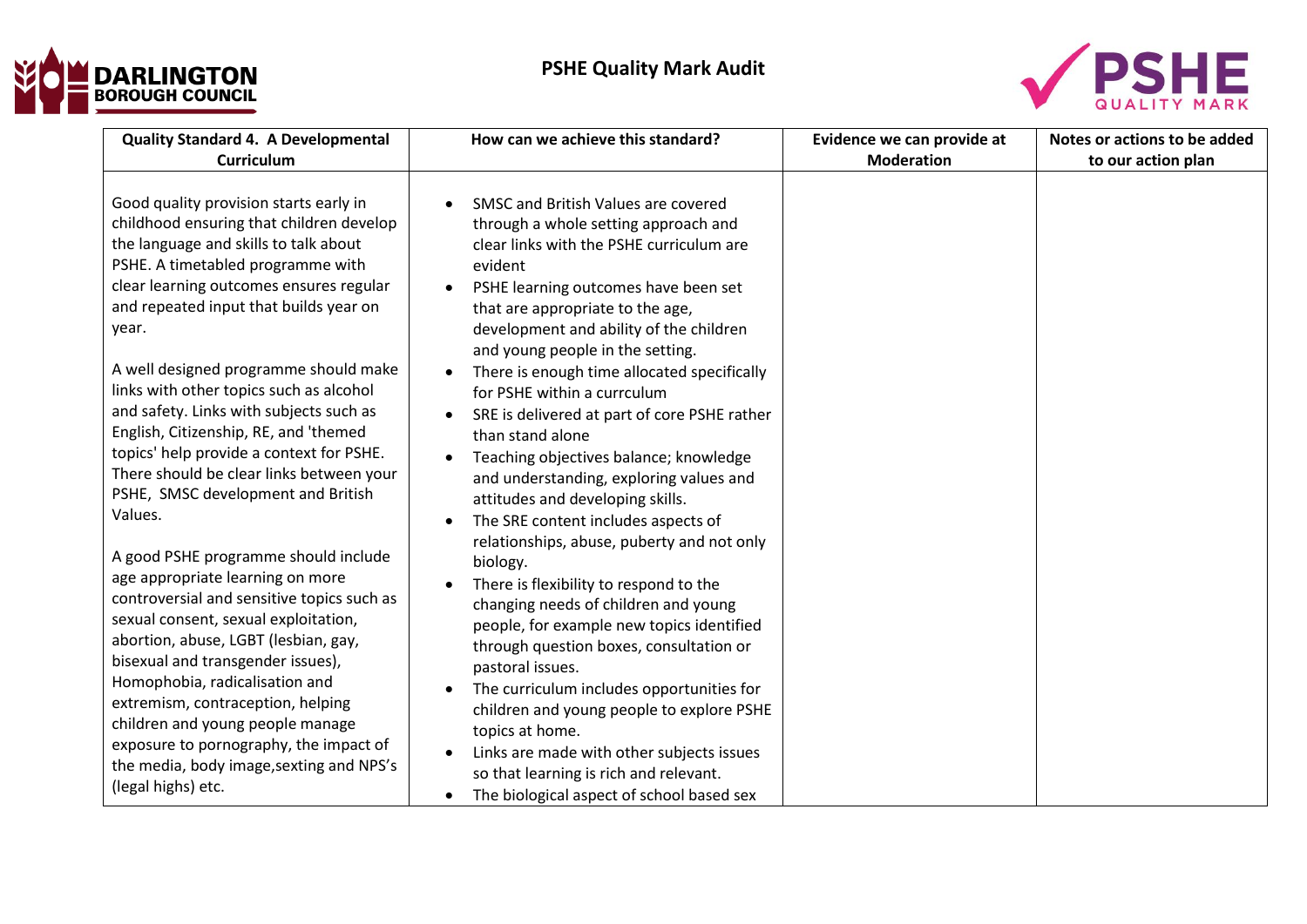## **DARLINGTON**<br>BOROUGH COUNCIL



| The curriculum should be needs based<br>using local intelligence and data and<br>informed by the needs and wants of the<br>audience within the setting<br>As with any other subject there should<br>be clear learning outcomes, assessment,<br>recording, reporting and monitoring of<br>the curriculum to ensure that it is fit for<br>purpose and good quality. | assessed in science.<br>The cultural and religious background of<br>$\bullet$<br>the children and young people is reflected<br>in the curriculum.<br>Agreed and standardised language is used<br>in relation to body parts from key stage 1<br>throughout.<br>The contribution from external visitors is<br>embedded as part of a wider scheme of<br>work not just a stand alone delivery.<br>If themed or 'drop down' days are used to<br>deliver they are used as part of a wider<br>scheme of work and not the only form of<br>delivery for PSHE. They complement wider<br>programmes, are relevant to learner needs<br>and well assessed and evaluated.<br>There is differentiation in the curriculum<br>based on SEND and other factors including<br>LGBT, young parents, young carers etc.<br>You can provide evidence including a<br>scheme of work, lesson plans, assessed<br>pupil work and annotated photographs on<br>topics including CSE, E safety, radicalisation<br>and homophobic bullying<br>PSHE reinforces a range of personal and<br>$\bullet$<br>thinking skills<br>Follow the PSHE Association Programme of<br>Study |  |  |
|-------------------------------------------------------------------------------------------------------------------------------------------------------------------------------------------------------------------------------------------------------------------------------------------------------------------------------------------------------------------|--------------------------------------------------------------------------------------------------------------------------------------------------------------------------------------------------------------------------------------------------------------------------------------------------------------------------------------------------------------------------------------------------------------------------------------------------------------------------------------------------------------------------------------------------------------------------------------------------------------------------------------------------------------------------------------------------------------------------------------------------------------------------------------------------------------------------------------------------------------------------------------------------------------------------------------------------------------------------------------------------------------------------------------------------------------------------------------------------------------------------------------------|--|--|
|-------------------------------------------------------------------------------------------------------------------------------------------------------------------------------------------------------------------------------------------------------------------------------------------------------------------------------------------------------------------|--------------------------------------------------------------------------------------------------------------------------------------------------------------------------------------------------------------------------------------------------------------------------------------------------------------------------------------------------------------------------------------------------------------------------------------------------------------------------------------------------------------------------------------------------------------------------------------------------------------------------------------------------------------------------------------------------------------------------------------------------------------------------------------------------------------------------------------------------------------------------------------------------------------------------------------------------------------------------------------------------------------------------------------------------------------------------------------------------------------------------------------------|--|--|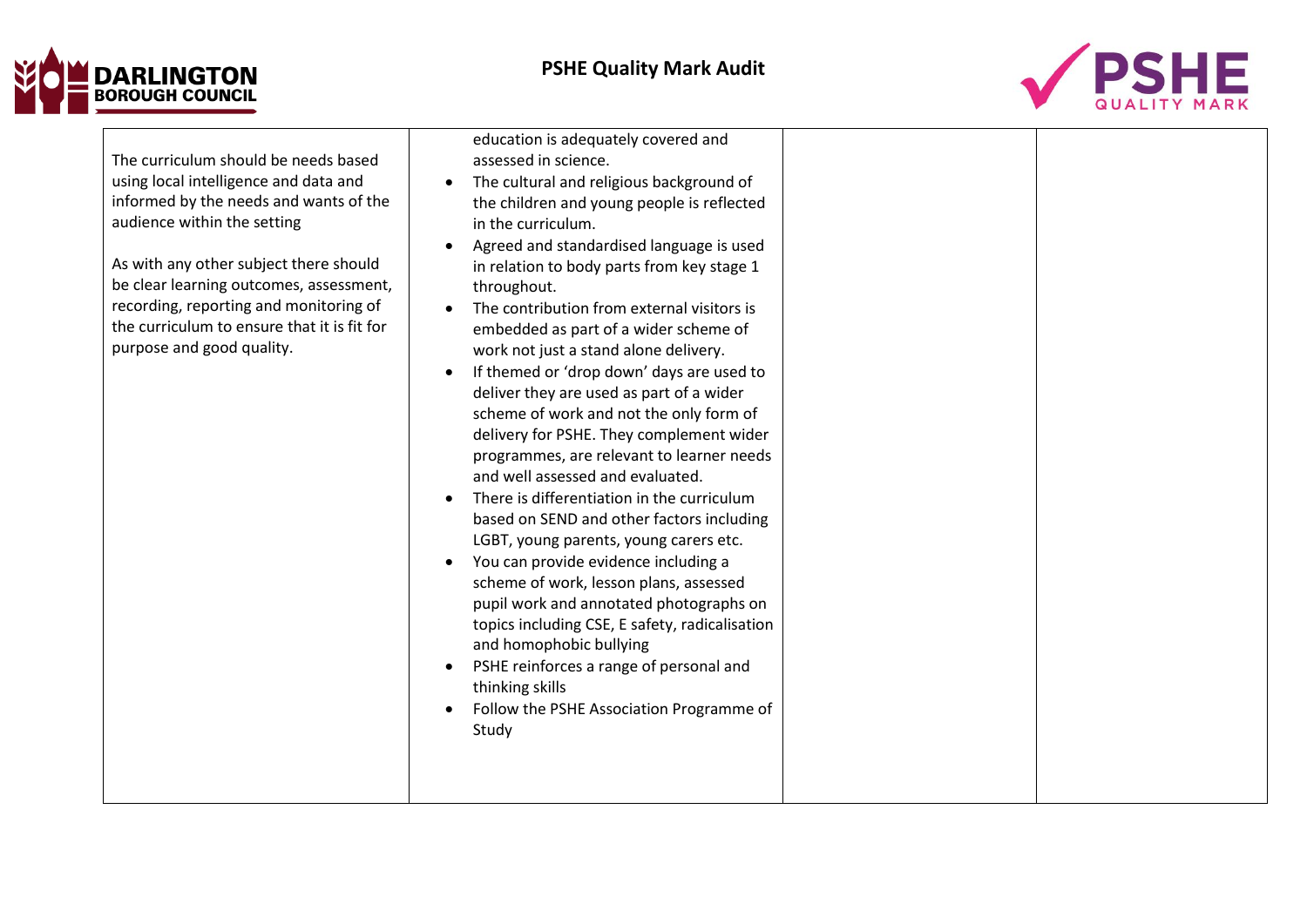



| <b>Quality Standard 5. Teaching, Learning</b><br>and Resources                                                                                                                                                                                                                                                                                                                                                                                                                                                                                                                                                                                                 | How can we achieve this standard?                                                                                                                                                                                                                                                                                                                                                                                                                                                                                                                                                                                                                                                                                                                                   | Evidence we can provide at<br><b>Moderation</b> | Notes or actions to be added<br>to our action plan |
|----------------------------------------------------------------------------------------------------------------------------------------------------------------------------------------------------------------------------------------------------------------------------------------------------------------------------------------------------------------------------------------------------------------------------------------------------------------------------------------------------------------------------------------------------------------------------------------------------------------------------------------------------------------|---------------------------------------------------------------------------------------------------------------------------------------------------------------------------------------------------------------------------------------------------------------------------------------------------------------------------------------------------------------------------------------------------------------------------------------------------------------------------------------------------------------------------------------------------------------------------------------------------------------------------------------------------------------------------------------------------------------------------------------------------------------------|-------------------------------------------------|----------------------------------------------------|
| A safe learning environment<br>A safe learning environment that<br>promotes open and non-judgmental is<br>needed for every lesson. Use of a group<br>agreement specific to PSHE helps<br>establish acceptable boundaries,<br>promote respect for each other's views<br>and supports anti-discriminatory<br>practice.                                                                                                                                                                                                                                                                                                                                           | Ground rules / group agreements are in<br>use in PSHE lessons / sessions.<br>There is a welcoming, secure and friendly<br>$\bullet$<br>environment where learners feel safe to<br>contribute and participate<br>Learning methods are varied and dynamic<br>$\bullet$<br>allowing for PSHE to be delivered and<br>assessed based on the 3 leg model<br>The needs of children and young people<br>$\bullet$<br>with special educational needs and<br>disabilities are met.                                                                                                                                                                                                                                                                                            |                                                 |                                                    |
| <b>Participative learning methods</b><br>The knowledge and beliefs that children<br>and young people bring should be the<br>starting point. A good baseline<br>assessment of need should be carried<br>out as part of the curriculum and the<br>curriculum should respond to the<br>findings.<br>Varied and interactive teaching methods<br>should be used which give children and<br>young people opportunities to express<br>their own ideas, learn about the views of<br>their peers and to reflect on discussions.<br>Examples include activities in pairs and<br>groups, games, class discussions and case<br>studies. Good quality learning is also fun! | Staff are aware and have read / used PSHE<br>$\bullet$<br>Association guidance on a variety of<br>relevant topics including teaching body<br>image, emotional health and wellbeing,<br>dealing with FGM etc.<br>Resources have been selected using clear<br>criteria.<br>Links and promotion with relevant local<br>$\bullet$<br>and national campaigns for instance Safer<br>Internet Day, WAD, My Money Week etc.<br>Assessment opportunities are built into the<br>$\bullet$<br>programme and should be based on<br>learning objectives.<br>There is a celebration of success while<br>$\bullet$<br>finding out what works well and what may<br>need to be developed.<br>Assessment information demonstrating<br>$\bullet$<br>pupil progress should be reported. |                                                 |                                                    |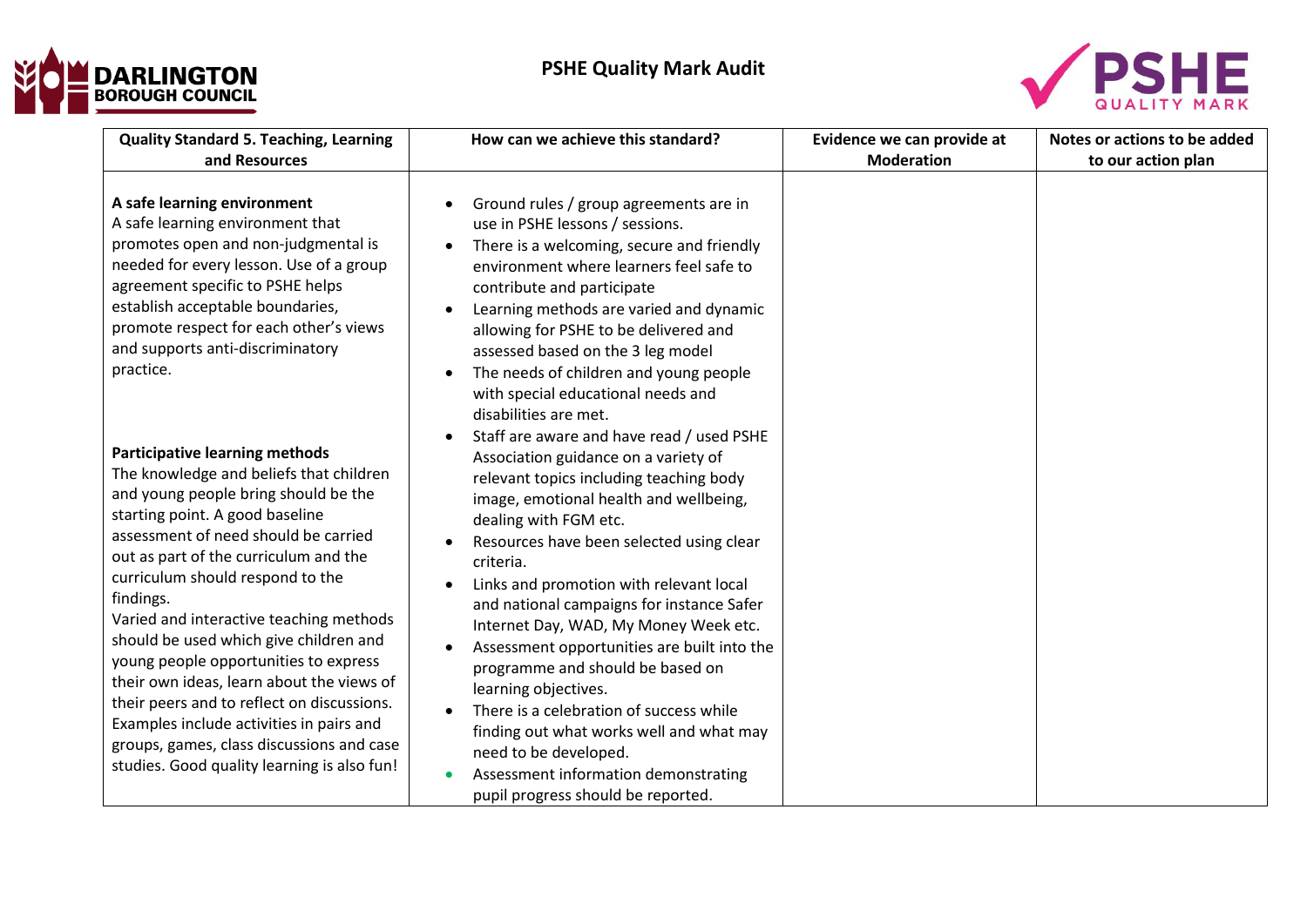



| <b>Good resources</b>                                                                |  |  |
|--------------------------------------------------------------------------------------|--|--|
| Well-chosen resources can enrich                                                     |  |  |
| teaching and learning. Resources should<br>be factually correct and up-to-date. They |  |  |
| should portray positive images of a range                                            |  |  |
| of children and young people.                                                        |  |  |
| Professionals must also be confident                                                 |  |  |
| about using them. You should be able to                                              |  |  |
| reason why you do or do not use                                                      |  |  |
| resources.                                                                           |  |  |
| Using resources that have been awarded                                               |  |  |
| the PSHE Association Quality Mark can                                                |  |  |
| help.                                                                                |  |  |
|                                                                                      |  |  |
|                                                                                      |  |  |
|                                                                                      |  |  |
|                                                                                      |  |  |
|                                                                                      |  |  |
|                                                                                      |  |  |
|                                                                                      |  |  |
|                                                                                      |  |  |
|                                                                                      |  |  |
|                                                                                      |  |  |
|                                                                                      |  |  |
|                                                                                      |  |  |
|                                                                                      |  |  |
|                                                                                      |  |  |
|                                                                                      |  |  |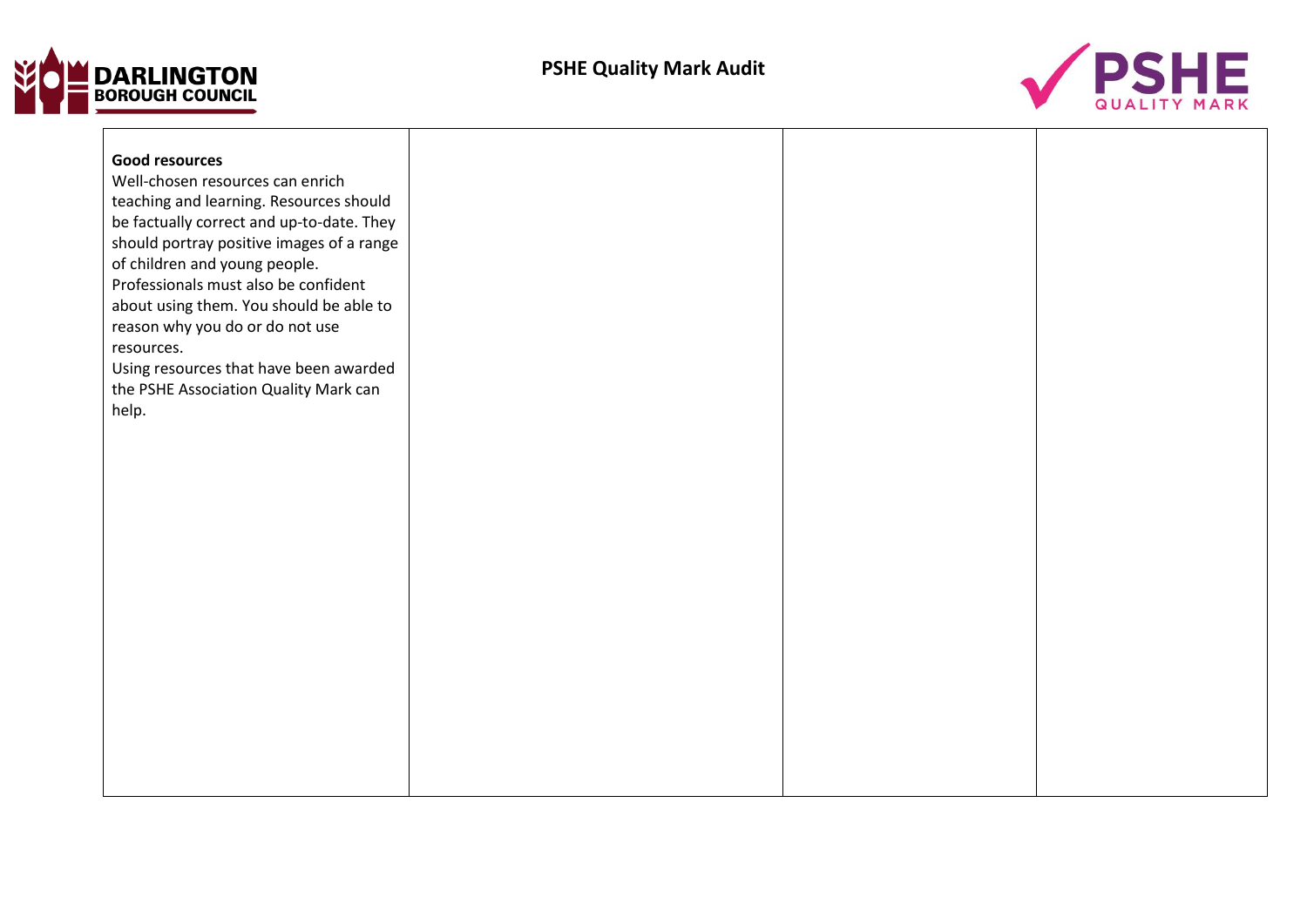



| Quality Standard 6 - Monitoring and                                                                                                                                                                                                                                                                                                                                                                                                                                                                                                                                                                                                                                                                                | How can we achieve this standard?                                                                                                                                                                                                                                                                                                                                                                                                                                                                                                                                                                                                                                                                                                                                                                                                                                                                                                                                                                                                                                                                                                                                                                                                      | Evidence we can provide at | Notes or actions to be added |
|--------------------------------------------------------------------------------------------------------------------------------------------------------------------------------------------------------------------------------------------------------------------------------------------------------------------------------------------------------------------------------------------------------------------------------------------------------------------------------------------------------------------------------------------------------------------------------------------------------------------------------------------------------------------------------------------------------------------|----------------------------------------------------------------------------------------------------------------------------------------------------------------------------------------------------------------------------------------------------------------------------------------------------------------------------------------------------------------------------------------------------------------------------------------------------------------------------------------------------------------------------------------------------------------------------------------------------------------------------------------------------------------------------------------------------------------------------------------------------------------------------------------------------------------------------------------------------------------------------------------------------------------------------------------------------------------------------------------------------------------------------------------------------------------------------------------------------------------------------------------------------------------------------------------------------------------------------------------|----------------------------|------------------------------|
| <b>Evaluating the Curriculum</b>                                                                                                                                                                                                                                                                                                                                                                                                                                                                                                                                                                                                                                                                                   |                                                                                                                                                                                                                                                                                                                                                                                                                                                                                                                                                                                                                                                                                                                                                                                                                                                                                                                                                                                                                                                                                                                                                                                                                                        | <b>Moderation</b>          | to our action plan           |
| Constant monitoring, assessment and<br>evaluation of the curriculum is key to<br>ensuring quality PSHE is delivered. This<br>ensures good quality teaching and<br>learning, continual reflection and is<br>inclusive of the pupils or learners<br>involved.<br>Doing this can ensure that the needs of<br>the learners are met constantly, staff<br>who require support of CPD can access<br>this, reporting and recording is made<br>easier.<br>Assessment checks if the intended<br>learning has been achieved. PSHE can be<br>assessed through self, peer and teacher<br>assessment using methods such as<br>quizzes, portfolios, observation, mind<br>maps, scaling questions, action planning<br>and reviews. | Carrying out a PSHE curriculum audit; what<br>is delivered? what should be delivered and<br>what do we need to work on? As well as<br>identifying cross curricular links<br>Using the HLS within your settings to<br>develop your curriculum based on the<br>findings. Using the findings of the survey to<br>evidence if teaching and learning has had<br>an impact on actual behaviour<br><b>Embedding the PSHE Association</b><br>Programme of Study across all key stages<br>and being able to effectively assess and<br>report on the content<br>Having teaching observations, learning<br>$\bullet$<br>journeys, work scrutiny and individual or<br>class books for PSHE included as part of<br>whole setting monitoring<br>Providing case studies of where you<br>believe PSHE has had a positive impact and<br>why and $/$ or how<br>Resources and planning should be<br>$\bullet$<br>constantly evaluated by staff delivering the<br>curriculum<br>Learners reports delivery of good PSHE<br>$\bullet$<br>where their needs are identified and they<br>are asked for feedback of what was good<br>and what could be better<br>Pupils show and understanding and<br>$\bullet$<br>commitment to overall health and<br>wellbeing |                            |                              |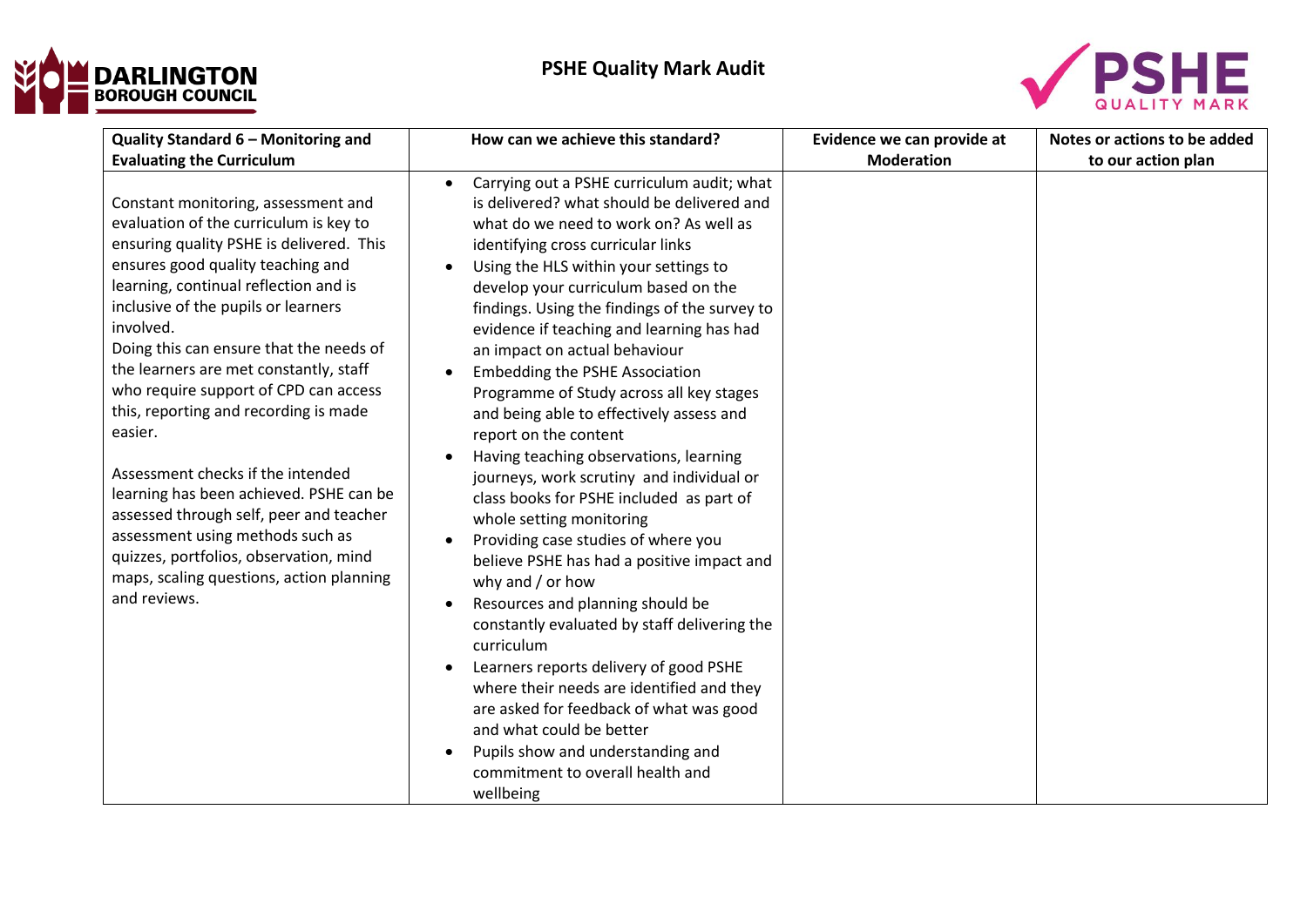



| Pupils have developed resilience and can<br>$\bullet$<br>deal with peer pressure<br>Effective discussion is a strong feature<br>$\bullet$<br>within the setting, learners are encouraged<br>to investigate, express opinions and listen<br>to those of others in a safe environment |  |
|-------------------------------------------------------------------------------------------------------------------------------------------------------------------------------------------------------------------------------------------------------------------------------------|--|
|                                                                                                                                                                                                                                                                                     |  |
|                                                                                                                                                                                                                                                                                     |  |
|                                                                                                                                                                                                                                                                                     |  |
|                                                                                                                                                                                                                                                                                     |  |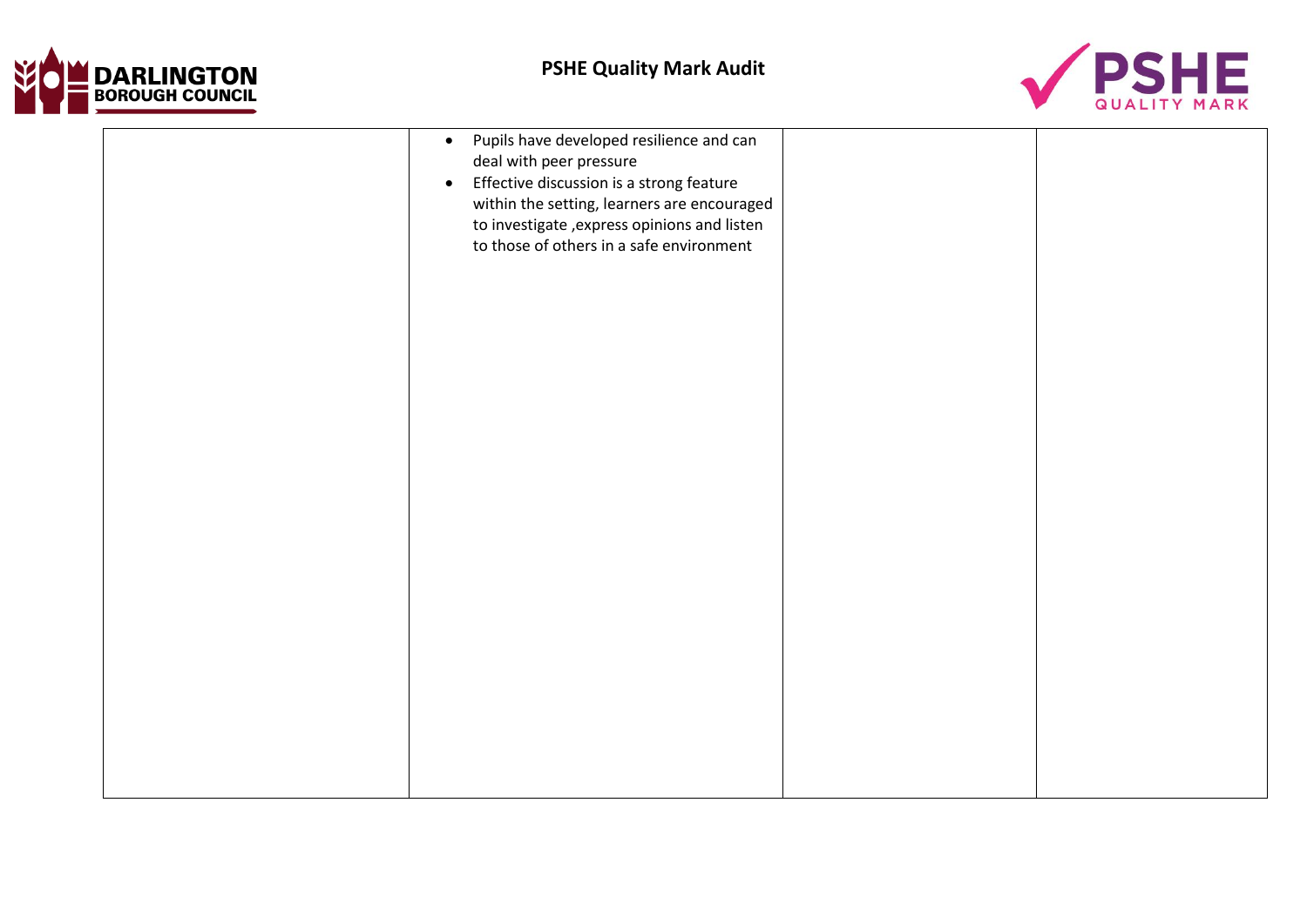



| Quality Standard 7. Pupil Voice and                                                                                                                                                                                                                                                                                                                                                                                                                                                    | How can we achieve this standard?                                                                                                                                                                                                                                                                                                                                                                                                                                                                                                                                                                                                                                                                                                                                                                                                                                                                                                                  | Evidence we can provide at | Notes or actions to be added |
|----------------------------------------------------------------------------------------------------------------------------------------------------------------------------------------------------------------------------------------------------------------------------------------------------------------------------------------------------------------------------------------------------------------------------------------------------------------------------------------|----------------------------------------------------------------------------------------------------------------------------------------------------------------------------------------------------------------------------------------------------------------------------------------------------------------------------------------------------------------------------------------------------------------------------------------------------------------------------------------------------------------------------------------------------------------------------------------------------------------------------------------------------------------------------------------------------------------------------------------------------------------------------------------------------------------------------------------------------------------------------------------------------------------------------------------------------|----------------------------|------------------------------|
| <b>Learner Needs</b><br>Provision should be based on the<br>identified needs of children and young<br>people to ensure that it is relevant to<br>their lives. Children and young people<br>should be consulted through focus<br>groups, questionnaires, and discussion.<br>Delivery of the Healthy Lifestyle Survey<br>(HLS) and using the report as a needs<br>analysis alongside the mini TAS in<br>response to the findings should support<br>development of key learning outcomes. | Children and young people are consulted<br>$\bullet$<br>about what is included in PSHE and when<br>topics are introduced, identify what they<br>already know and what they want to know.<br>Children and young people are asked for<br>$\bullet$<br>their ideas about how PSHE is taught for<br>example teaching methods, resources and<br>what they want to learn more about or<br>learn next.<br>The delivery is inclusive in terms of gender,<br>sexual orientation, disability, ethnicity,<br>culture, age, religion or belief or other life-<br>experience.<br>Using the Healthy Lifestyle Survey (social<br>norms) to inform the curriculum content,<br>giving positive messages to challenge the<br>perceptions<br>Pastoral issues are logged and feedback<br>$\bullet$<br>into the curriculum for action<br>Children and young people's views are<br>$\bullet$<br>embedded within the curriculum<br>Engagement with the local and national | <b>Moderation</b>          | to our action plan           |
|                                                                                                                                                                                                                                                                                                                                                                                                                                                                                        | youth parliament and MYP is embedded.<br>Have an active school council that can<br>$\bullet$<br>discuss the PSHE curriculum and support to<br>evaluate it<br>Pupil questionnaires are carried out<br>(available from PSHE Association)                                                                                                                                                                                                                                                                                                                                                                                                                                                                                                                                                                                                                                                                                                             |                            |                              |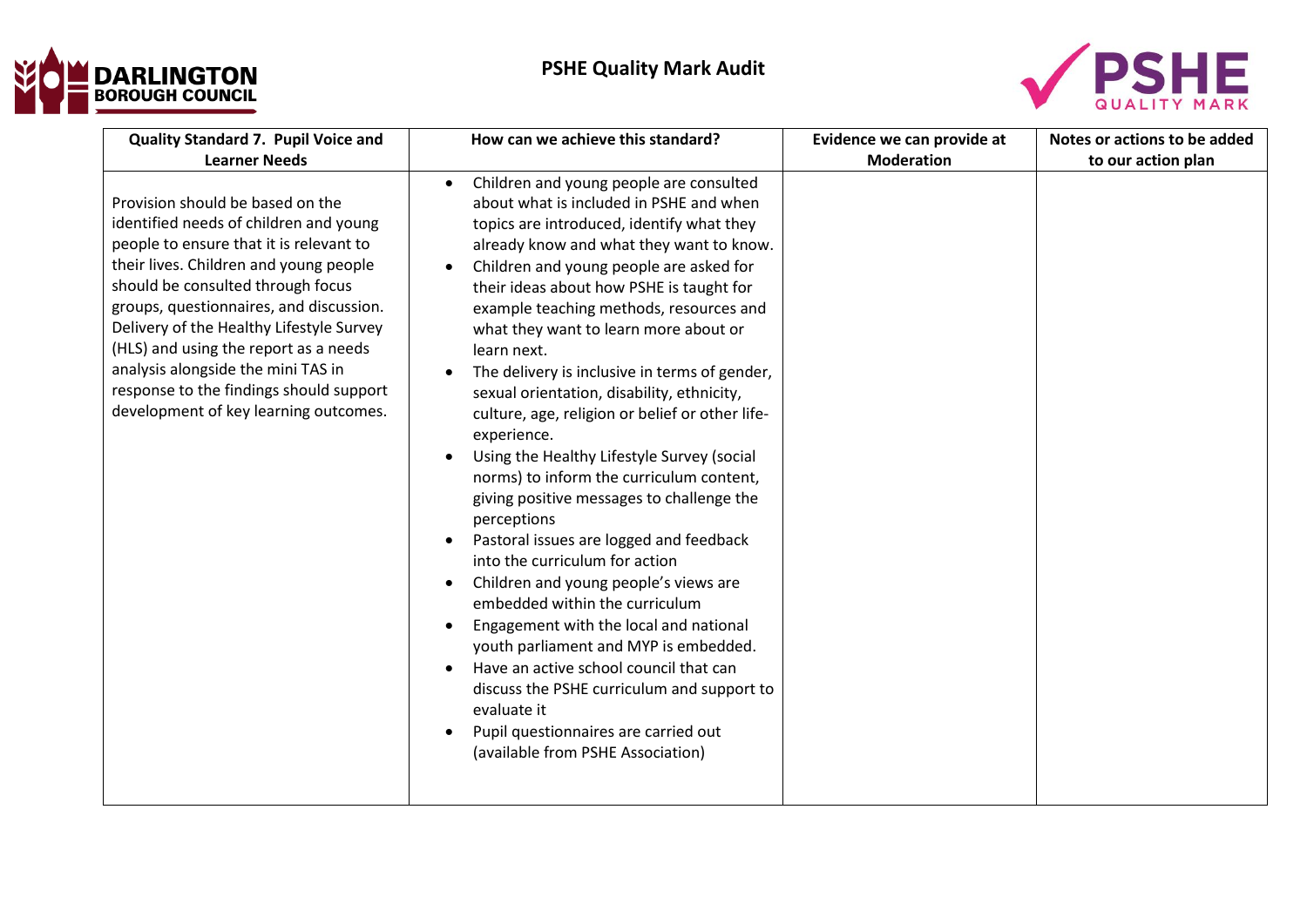



| <b>Quality Standard 8. Signposting and</b>                                                                                                                                                                                                                                                                                                                                                                                                                                                                                                                                      | How can we achieve this standard?                                                                                                                                                                                                                                                                                                                                                                                                                                                                                                                                                                                                                                                                                                                                                                                                                                                                                                                                                                                                                                                                                                                                                                  | Evidence we can provide at | Notes or actions to be added |
|---------------------------------------------------------------------------------------------------------------------------------------------------------------------------------------------------------------------------------------------------------------------------------------------------------------------------------------------------------------------------------------------------------------------------------------------------------------------------------------------------------------------------------------------------------------------------------|----------------------------------------------------------------------------------------------------------------------------------------------------------------------------------------------------------------------------------------------------------------------------------------------------------------------------------------------------------------------------------------------------------------------------------------------------------------------------------------------------------------------------------------------------------------------------------------------------------------------------------------------------------------------------------------------------------------------------------------------------------------------------------------------------------------------------------------------------------------------------------------------------------------------------------------------------------------------------------------------------------------------------------------------------------------------------------------------------------------------------------------------------------------------------------------------------|----------------------------|------------------------------|
| <b>Support</b>                                                                                                                                                                                                                                                                                                                                                                                                                                                                                                                                                                  |                                                                                                                                                                                                                                                                                                                                                                                                                                                                                                                                                                                                                                                                                                                                                                                                                                                                                                                                                                                                                                                                                                                                                                                                    | <b>Moderation</b>          | to our action plan           |
| The school must have a robust reporting<br>system, linked to the schools<br>safeguarding procedures with clear<br>protocols for staff to follow to protect<br>young people, staff and the setting.<br>Deliverers of PSHE need to be prepared<br>for a young person to make a direct or<br>indirect disclosure and know the schools<br>protocol including referral to external<br>agencies if appropriate.<br>Appropriate support should be available<br>for the young people, including 1:1<br>support, self-help information and<br>referral to internal or external agencies. | Children and young people are made<br>$\bullet$<br>aware of one-to-one support available.<br>Children and young people understand<br>confidentiality and the school's policy<br>which embeds Fraser Guidance if age<br>appropriate.<br>Where appropriate there is an on-site<br>facility that young people can drop-in to<br>for confidential advice (including about<br>sexual health).<br>Children and young people are aware of<br>$\bullet$<br>relevant local and national help-lines and<br>services, materials are publicised within<br>the setting.<br>All staff understand the confidentiality<br>policy and how to refer children and young<br>people to health services and other<br>specialist help.<br>Where there is a need for small group or<br>one-to-one PSHE for some children and<br>young people it is provided internally or<br>referral for appropriate targeted<br>programmes such as All About Me, I Am<br>Me and Being Me.<br>School staff should be aware of Fraser<br>$\bullet$<br>guidance / competencies in relation to<br>safeguarding.<br>Children and young people report being<br>$\bullet$<br>able to access or being supported to access<br>specialist services |                            |                              |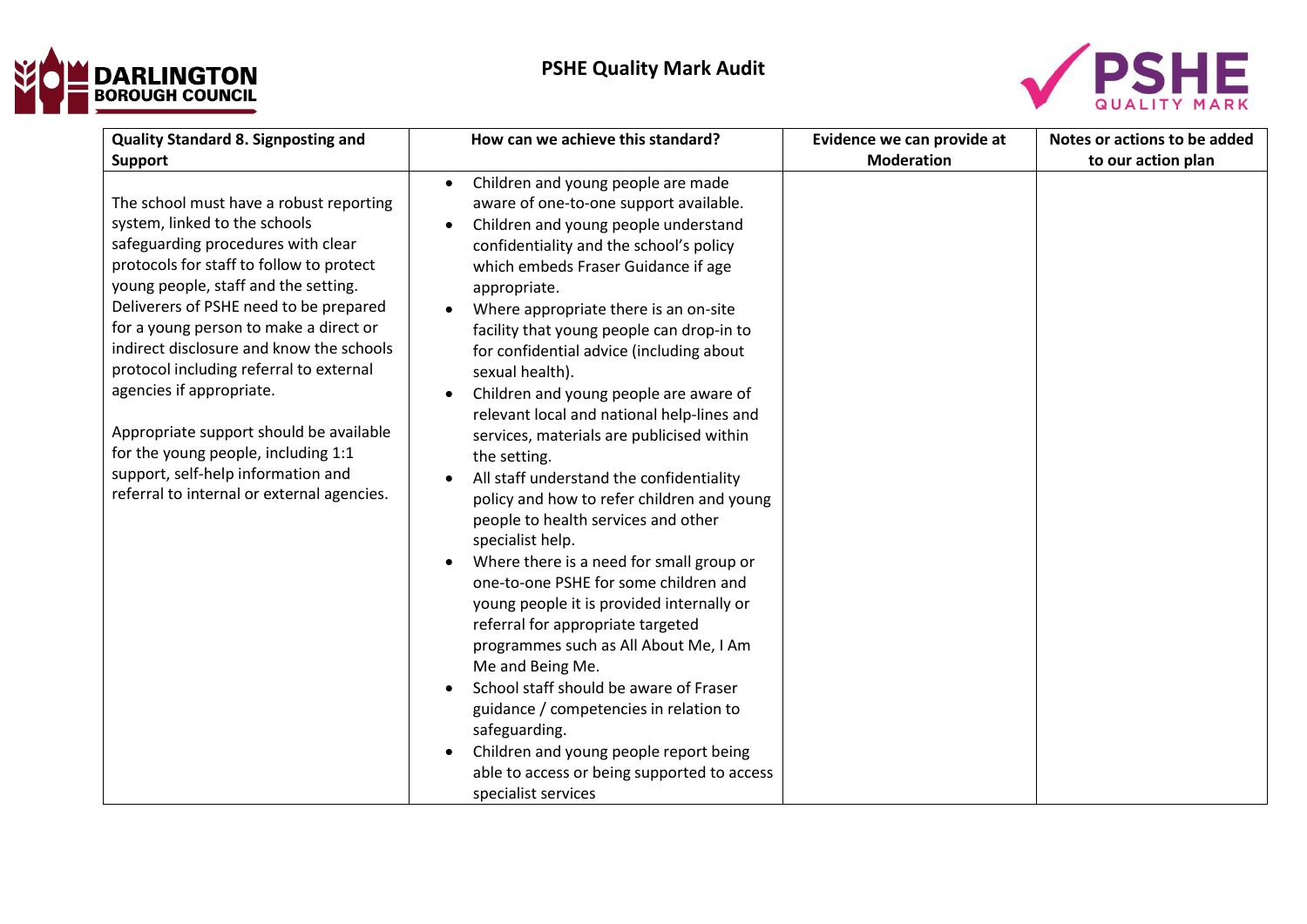



| Complete the LSCB Safeguarding Audit<br>$\bullet$<br>Link with DAM, CAP, MASH where required<br>٠<br>Attend LSCB or other relevant safeguarding<br>٠<br>training<br>Understand your role in relation to<br>$\bullet$<br>preventing extremism and radicalisation<br>Sharing 'sort intelligence' with the police<br>$\bullet$<br>database, understanding the system and<br>feeding into it<br>Having an active school TAS<br>٠<br>Feeding into the local MEG where<br>٠<br>applicable |  |
|-------------------------------------------------------------------------------------------------------------------------------------------------------------------------------------------------------------------------------------------------------------------------------------------------------------------------------------------------------------------------------------------------------------------------------------------------------------------------------------|--|
|                                                                                                                                                                                                                                                                                                                                                                                                                                                                                     |  |
|                                                                                                                                                                                                                                                                                                                                                                                                                                                                                     |  |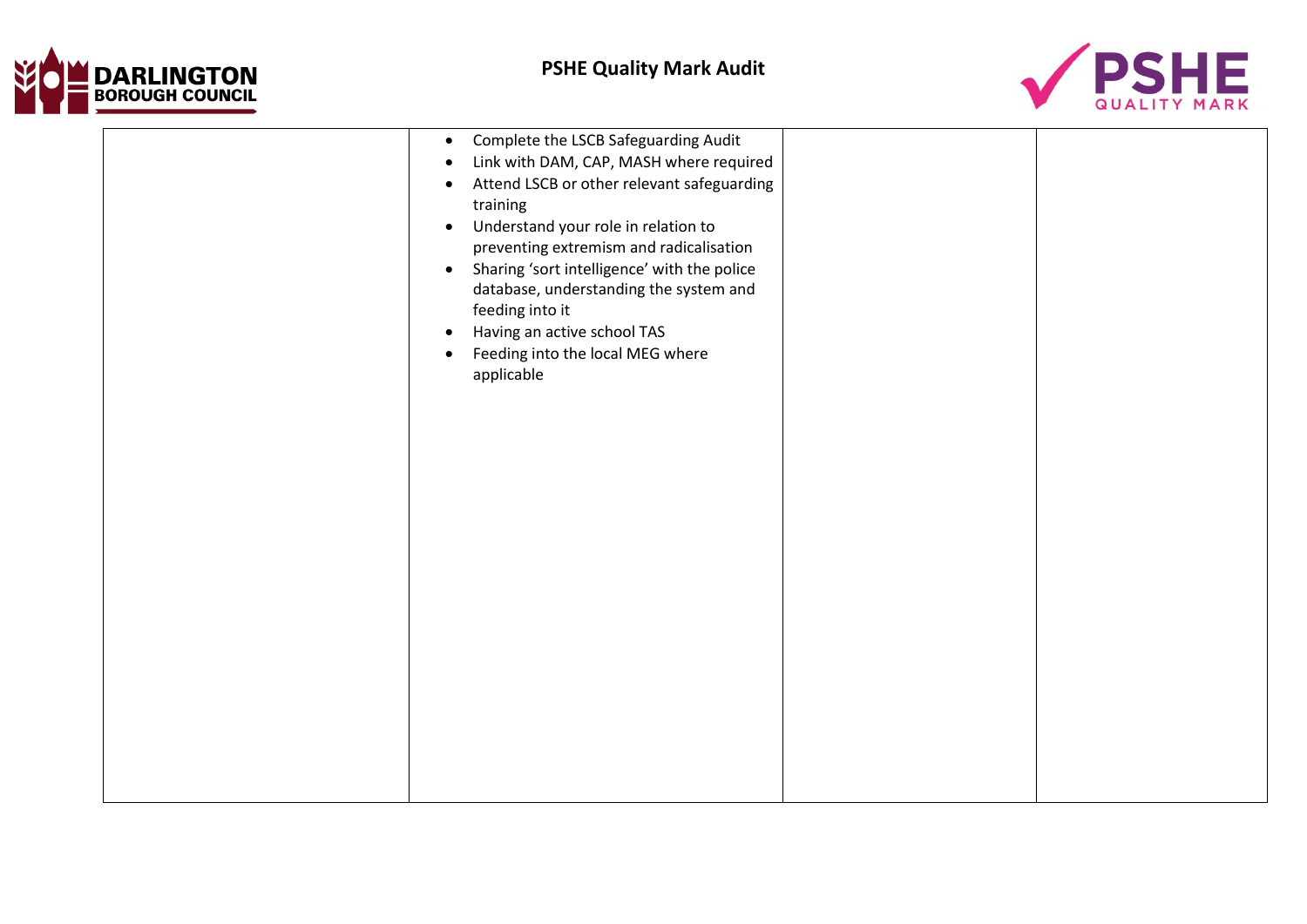



| Quality Standard 9. Partnerships with                                                                                                                                                                                                                                                                                                                                                                                                                             | How can we achieve this standard?                                                                                                                                                                                                                                                                                                                                                                                                                                                                                                                                                                                                                                                                                                                                                                                                                                                                                                                                                                                                                                                                                                     | Evidence we can provide at | Notes or actions to be added |
|-------------------------------------------------------------------------------------------------------------------------------------------------------------------------------------------------------------------------------------------------------------------------------------------------------------------------------------------------------------------------------------------------------------------------------------------------------------------|---------------------------------------------------------------------------------------------------------------------------------------------------------------------------------------------------------------------------------------------------------------------------------------------------------------------------------------------------------------------------------------------------------------------------------------------------------------------------------------------------------------------------------------------------------------------------------------------------------------------------------------------------------------------------------------------------------------------------------------------------------------------------------------------------------------------------------------------------------------------------------------------------------------------------------------------------------------------------------------------------------------------------------------------------------------------------------------------------------------------------------------|----------------------------|------------------------------|
| <b>Parents and Carers</b>                                                                                                                                                                                                                                                                                                                                                                                                                                         |                                                                                                                                                                                                                                                                                                                                                                                                                                                                                                                                                                                                                                                                                                                                                                                                                                                                                                                                                                                                                                                                                                                                       | <b>Moderation</b>          | to our action plan           |
| Many parents and carers want to take an<br>active role in talking to their children<br>about PSHE at home. From early years<br>upwards parents / carers welcome<br>information about the teaching methods<br>and materials used and the topics<br>covered. Homework and feedback on<br>children and young people's progress<br>provide opportunities for dialogue about<br>key issues between children and young<br>people, parents and carers and the<br>school. | The school is pro-active in communicating<br>$\bullet$<br>with parents and carers around PSHE<br>including the Healthy Lifestyle Survey<br>delivery and findings<br>The school offers support to parents/<br>carers to enable them to talk to their<br>children about PSHE issues.<br>The views of parents and carers about<br>$\bullet$<br>PSHE are regularly sought.<br>Parents/ carers are made aware of their<br>$\bullet$<br>right to withdraw their children from any<br>non-statutory aspects of SRE.<br>Information around PSHE is made available<br>$\bullet$<br>to parents and carers through the school<br>website and prospectus.<br>School makes available resources and<br>$\bullet$<br>activities to support parents and carers in<br>their role of talking about PSHE at home.<br>Access to parenting programmes is made<br>$\bullet$<br>available locally if appropriate<br>Homework is used in PSHE to support<br>$\bullet$<br>working together to encourage discussion<br>of key issues to reduce risk taking and<br>make informed choices<br>Are there any parents or carers that can<br>support your curriculum? |                            |                              |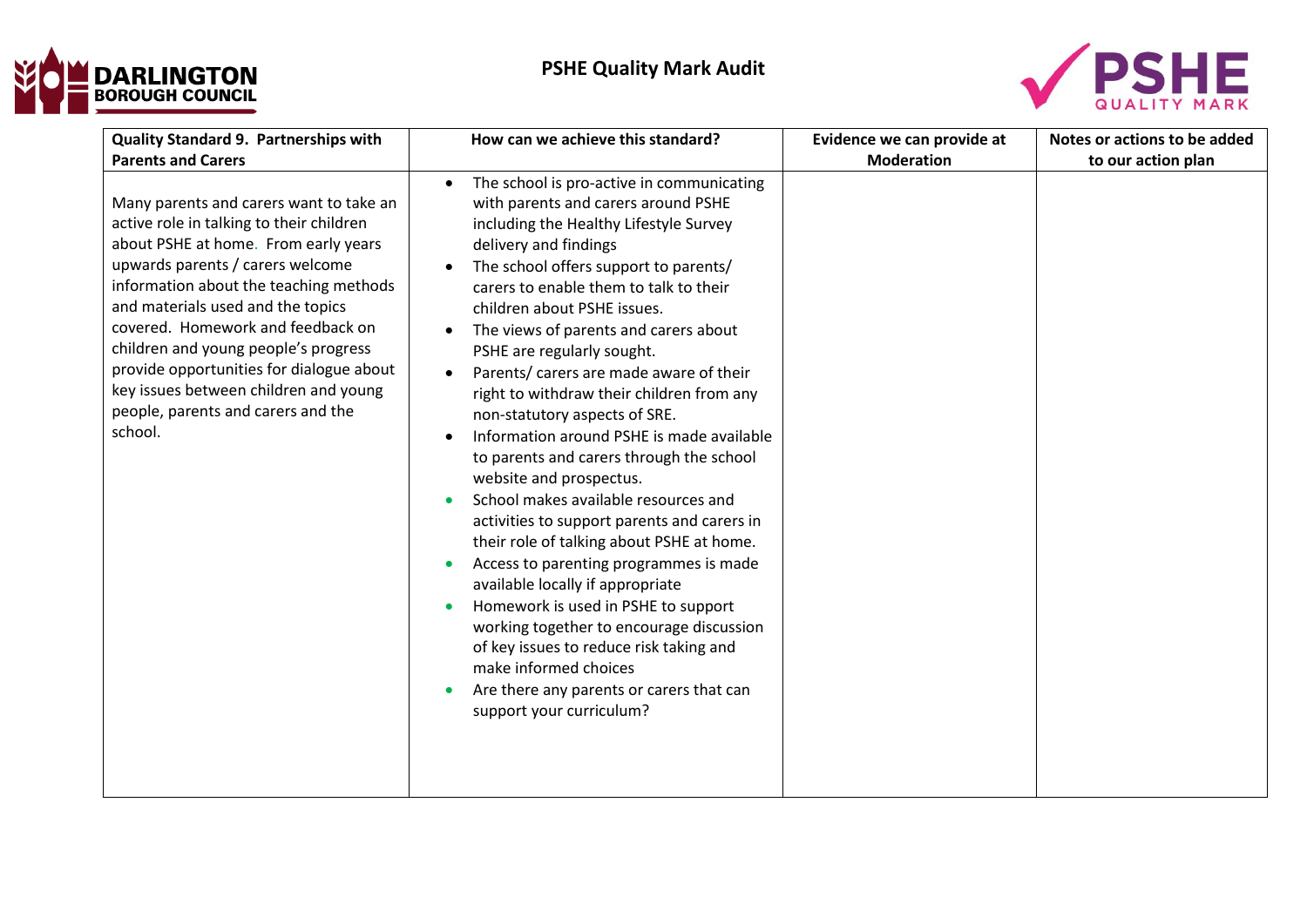



| <b>Quality Standard 10. Collaborative</b>                                                                                                                                                                                                                                                                                                                                                                                                                                                                                                               | How can we achieve this standard?                                                                                                                                                                                                                                                                                                                                                                                                                                                                                                                                                                                                                                                          | Evidence we can provide at | Notes or actions to be added |
|---------------------------------------------------------------------------------------------------------------------------------------------------------------------------------------------------------------------------------------------------------------------------------------------------------------------------------------------------------------------------------------------------------------------------------------------------------------------------------------------------------------------------------------------------------|--------------------------------------------------------------------------------------------------------------------------------------------------------------------------------------------------------------------------------------------------------------------------------------------------------------------------------------------------------------------------------------------------------------------------------------------------------------------------------------------------------------------------------------------------------------------------------------------------------------------------------------------------------------------------------------------|----------------------------|------------------------------|
| Working<br>Professionals and local agencies can<br>enrich a planned programme of delivery<br>and provision. Partners that are<br>appropriately trained and supported to<br>work with children and young people can<br>share and reflect on their knowledge,<br>real-life experience and the beliefs and<br>culture of the communities in which they<br>live.<br>Input by staff from local services /<br>organisations can help build the<br>confidence and knowledge of children<br>and young people to use local services if<br>and when they need to. | An External Visitor policy is embedded<br>$\bullet$<br>There are clear criteria for the selection of<br>external agencies that contribute to PSHE.<br>External contributors do not deliver PSHE<br>$\bullet$<br>without there being a member of school<br>staff present.<br>Contributions by external agencies are<br>$\bullet$<br>supported by preparatory and follow up<br>work, and where possible through joint<br>delivery with school staff. External<br>agencies or providers are aware of their<br>contribution to the whole PSHE curriculum,                                                                                                                                      | <b>Moderation</b>          | to our action plan           |
|                                                                                                                                                                                                                                                                                                                                                                                                                                                                                                                                                         | <b>SMSC Development and British Values</b><br>Learning outcomes are set together with<br>$\bullet$<br>an external provider not prescribed by<br>them<br>School nurses and local health<br>professionals make an appropriate<br>contribution to PSHE.<br>The school contribute knowledge about<br>$\bullet$<br>children and young peoples' needs<br>identified in PSHE into relevant local<br>forums, for example, HLS Stakeholder<br>Group, PSHE Network, Darlington<br>Partnership and Scrutiny.<br>Local health priorities reflected in the PSHE<br>programme are communicated to the<br>school's wider community.<br>Links with targeted programmes are<br>evident and referrals happen |                            |                              |